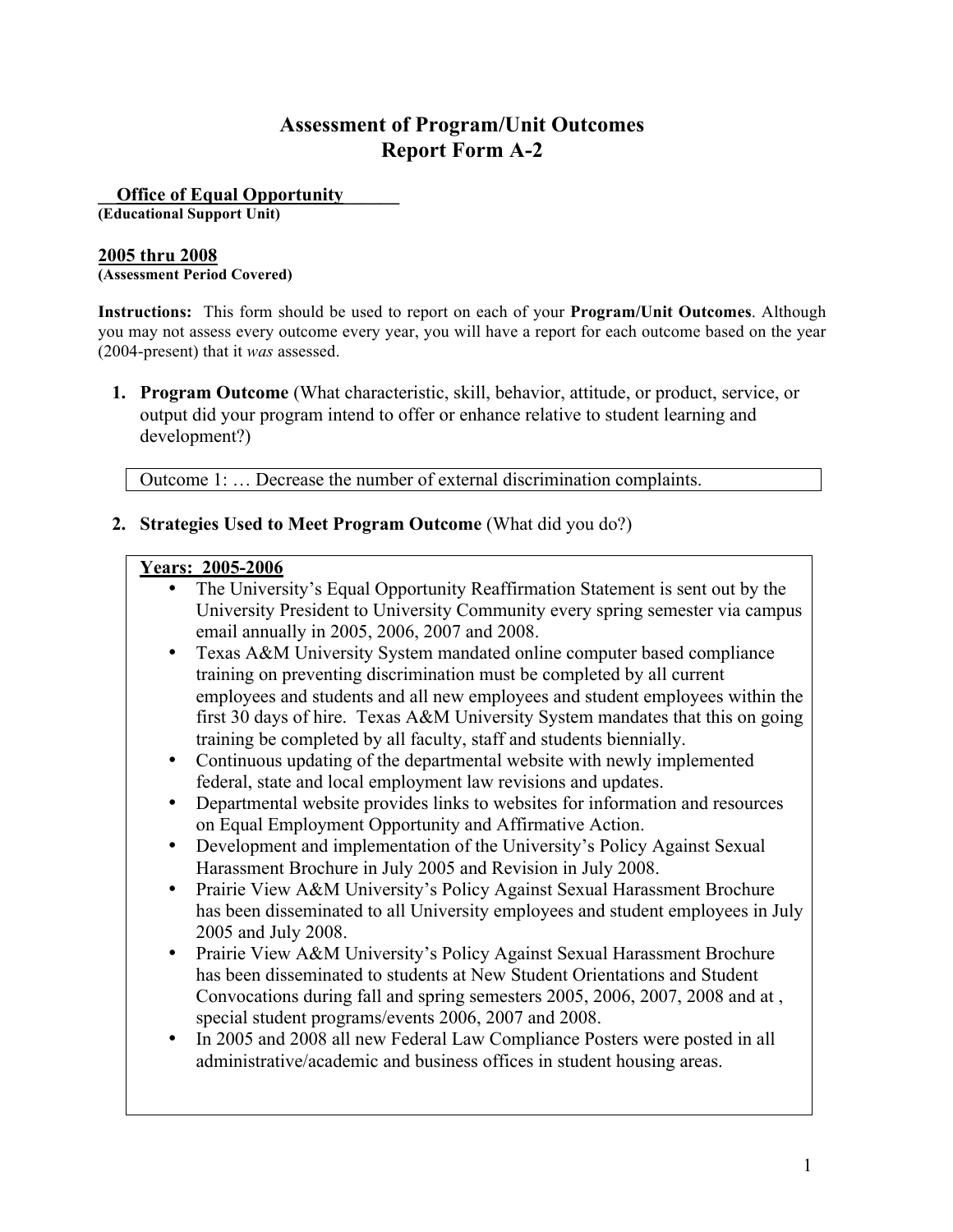The Office of Equal Opportunity provided an introduction of its' Office and the services/resources that are provided therein at the University's ongoing monthly New Employee Orientation seminars hosted by the Office of Human Resources.

# **Years: 2007—2008**

- A new sexual harassment awareness poster entitled: *"No Harassment"* was developed by the Office of Equal Opportunity and posted in all major administrative/academic buildings and business offices in student housing areas on campus in August 2008. This poster defines what *sexual harassment, sex discrimination and sexual assault* is. The poster also provides information for *what to do* and *who to contact* if you have questions, or feel you have been harassed.
- Development, implementation and dissemination of a new standardized *Procedure for Handling Sexual Harassment Allegations* were distributed to faculty and staff in June 2008.
- Distribution of the new standardized *Procedures for Handling Sexual Harassment Allegations* were distributed to students during fall 2008 Student Convocation.
- In 2005 and 2008 all new updated Federal Law Posters were posted in all administrative/academic and business offices in student housing areas.
- The Office of Equal Opportunity provides an introduction of its' Office and the services/resources that are provided therein at the University's ongoing monthly New Employee Orientation seminars hosted by the Office of Human Resources.

The Office of Equal Opportunity provided ongoing face to face Equal Employment Opportunity/Sexual Harassment Awareness Training Workshops for faculty and staff.

**3a. First Measure or Means of Assessment for Outcome above and Criteria for Success** (How did you determine achievement?) (e.g. Satisfaction Surveys, mock interviews, activity evaluations, focus group product, After-the-Trip Impact Statement, Internal and/or External Audit, Case Studies, Project Participation rates, Percentage increases, Completion rates, Program Reviews, etc.)

Percentage of achievement was extracted from the Annual Complaints Report.

# **3b. Results/ Findings.** (How did you do?)

### **Years: 2005-2006**

- An examination of the findings for the number of external complaints received by the University for the calendar year 2005 compared to 2004 showed a 100% significant decrease in the number of University external discrimination
- The number of external complaints for 2006 compared to 2005 showed a % **Years: 2007-2008**
- The number of external complaints for 2007 compared to 2006 showed a % decrease.
- The number of complaints for 2008 compared to 2007 showed a % decrease.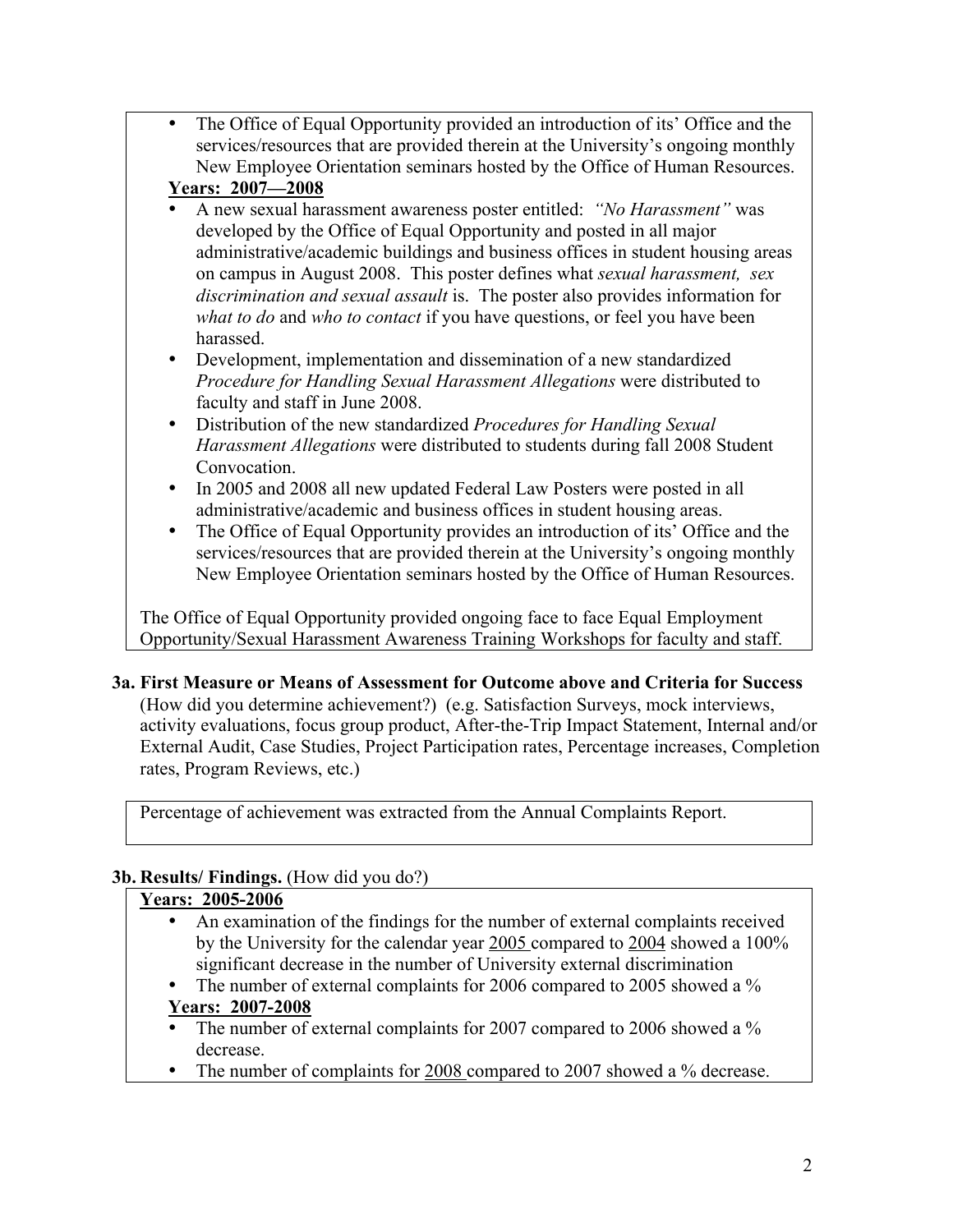### **3c. Use of Results to Improve Unit Services** (How did you use the findings?)

Results of findings led to active promotion of preventative measures to continually decrease external discrimination complaints through EEO/AA awareness training. An increase in the number of face to face EEO/AA training workshops to academic and administrative departments have been provided by request, that include topics of discrimination/sexual harassment awareness and informational sessions discussing the existence of University/System policies and procedures relating to EEO/AA.

- **4. Documentation** (What is the evidence and where is the evidence located? (e.g. Vice President's Office, Office of the Associate Provost, Director's Office, Assessment Coordinator's Office, etc.?)
	- Copies of the Annual Complaints Reports can be found in the Office of the Equal Opportunity located in the A. I. Thomas Administration Building, Suite 013 locked confidential file cabinets. An additional copy can be found in the Office of the Vice President for Student Affairs and Institutional Relations in the A.I. Thomas Building, Suite 102 in a locked confidential file cabinet.
	- These files are retained for 3 years according to the Texas A&M University System Regulation 61.99.01 Retention of State Records after which time they are shredded and destroyed.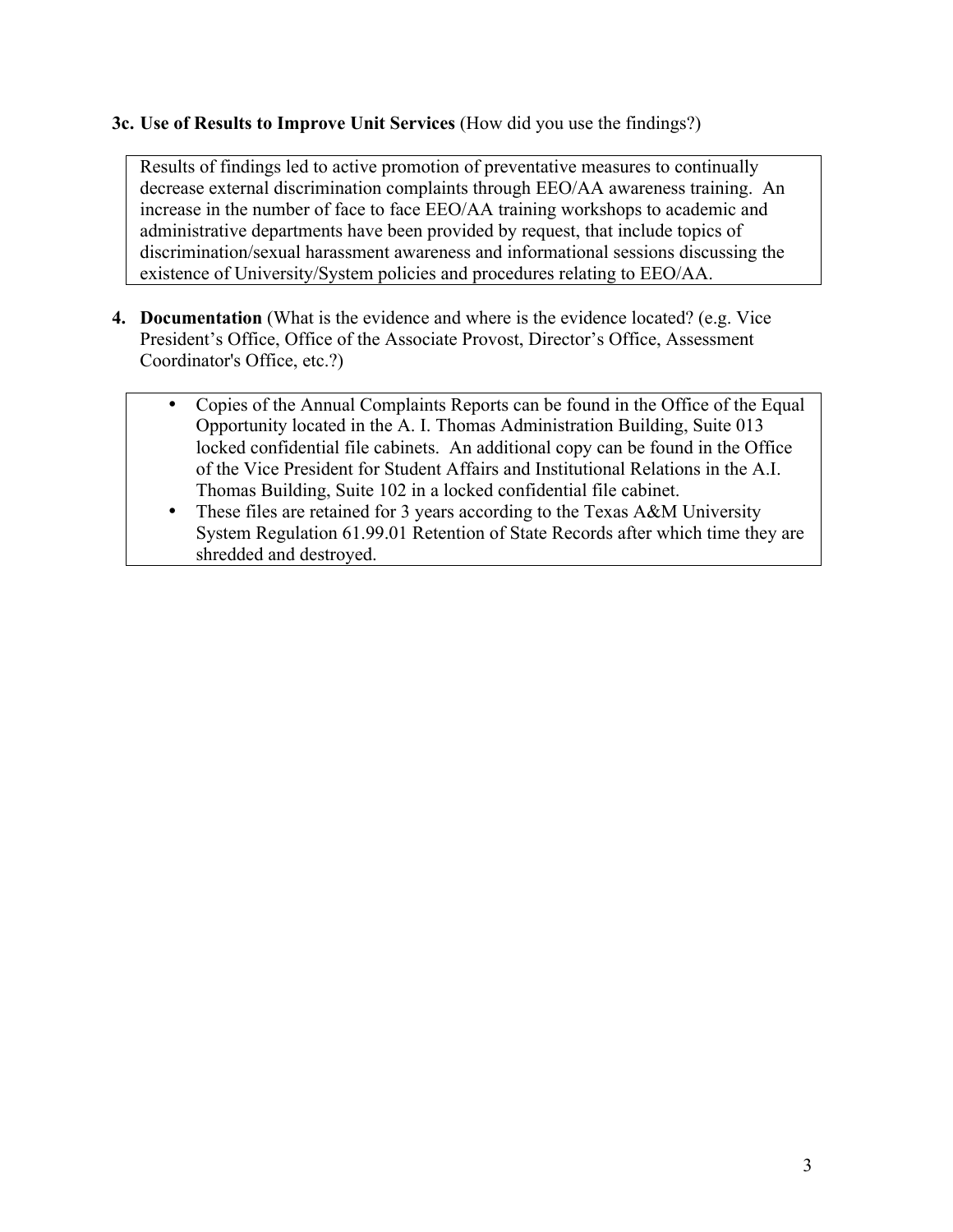# **Assessment of Program/Unit Outcomes Report Form A-2**

**\_\_Office of Equal Opportunity\_\_\_\_\_\_ (Educational Support Unit) 2005 thru 2008 (Assessment Period Covered)**

**Instructions:** This form should be used to report on each of your **Program/Unit Outcomes**. Although you may not assess every outcome every year, you will have a report for each outcome based on the year (2004-present) that it *was* assessed.

**1. Program Outcome** (What characteristic, skill, behavior, attitude, or product, service, or output did your program intend to offer or enhance relative to student learning and development?)

Outcome 2: … Increase reliance on the internal complaint process to resolve discrimination complaints.

**2. Strategies Used to Meet Program Outcome** (What did you do?)

#### **Years 2005 to 2006**

- 1. Monitor and ensure the implementation of Texas A&M University System polices and regulations relating to non-discrimination which include the following:.
	- *1.* T*exas A&M University System 33.02 Equal Employment Opportunity Statement;*
	- *2. Texas A&M University System 33.02.01 Equal Opportunity and Affirmative Action Programs System Regulation;*
	- *3. Texas A&M University System 33.99.01 Employment Practices System Regulation*
	- *4. Texas A&M University System 33.02.02 Compliance with the Employment Provisions of the American with Disabilities Act*
	- *5. system Regulation;*
- *2.* Maintain a standardized and fair complaint process and procedure for resolving allegations of discrimination as outlined in the following:.
	- *1. Texas A&M University System 32.01.02 Complaint and Appeal Process for Non-faculty Employees & Faculty Employees Regulation*
	- *2. Texas A&M University System 32.01.0 Complaint and Appeal Process for Faculty Employees & Faculty Employees Regulation*
	- *3. Texas A&M University System Complaint and Appeal Process For Faculty Members)*
- 3. Continuously update the departmental website with newly implemented federal,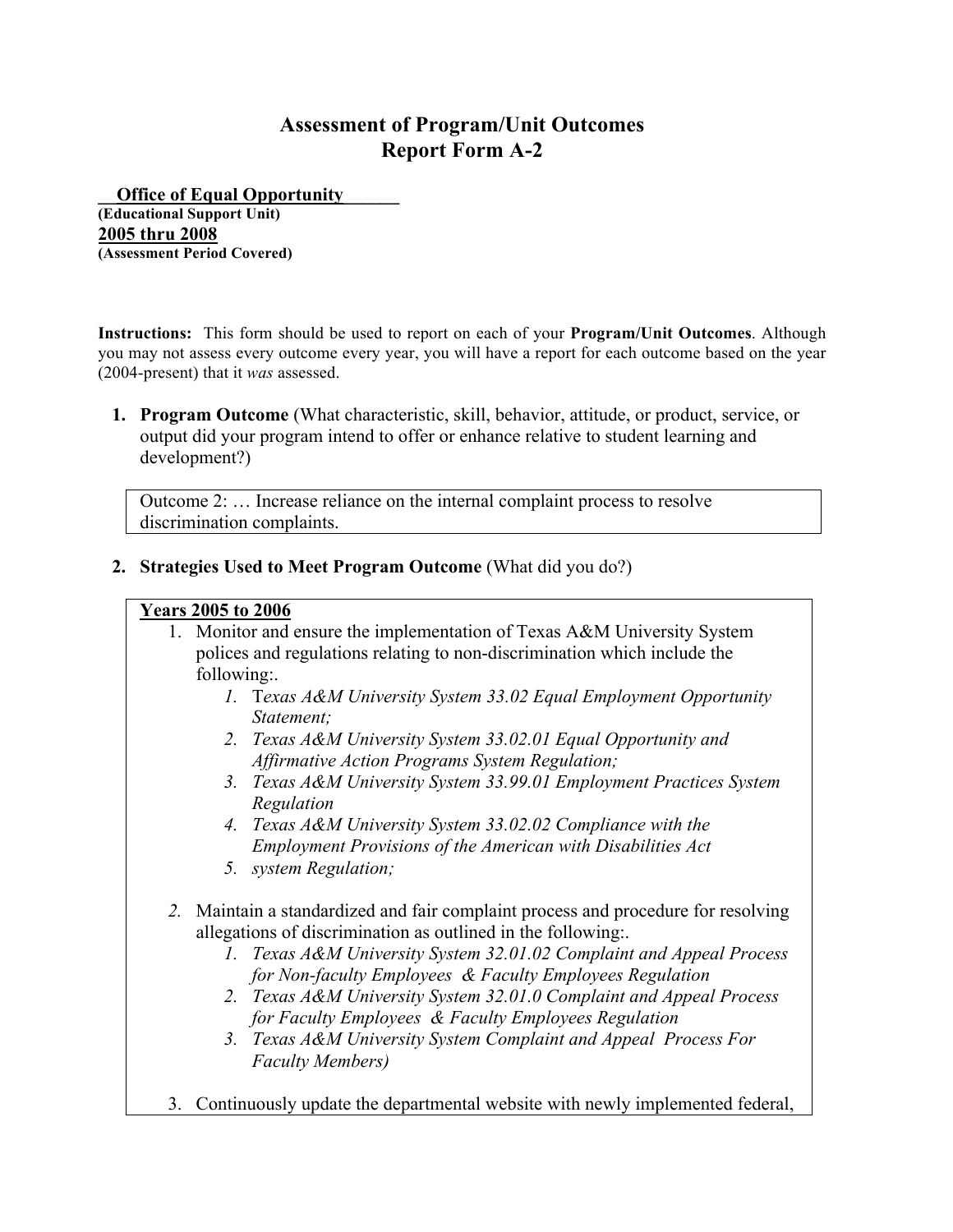state and local employment law revisions and updates.

- 4. Provide website links to information and resources regarding Equal Employment Opportunity and Affirmative Action
- 5. Compare the total number of (2006 to 2005) external formal complaints. Compare the total number of (2008 to 2007) external formal complaints.
- 6. Compare the total of number of miscellaneous and formal internal y inquiry activities from (2006 to 2005) and then the total number of the same for (2008 to 2007).
- 7. Development and implementation of the University's Policy Against Sexual Harassment Brochure in July 2005 and Revision in July 2008.
- 8. Prairie View A&M University's Policy Against Sexual Harassment Brochure has been disseminated to all University employees and student employees in July 2005 and July 2008.
- 9. Prairie View A&M University's Policy Against Sexual Harassment Brochure has been disseminated to students at New Student Orientations and Student Convocations during fall and spring semesters 2005, 2006, 2007, 2008 and at , special student programs/events 2006, 2007 and 2008.
- 10. In 2005 and 2008 all new Federal Law Compliance Posters were posted in all administrative/academic and business offices in student housing areas.
- 11. System and University policy dictates that complaint allegations of discrimination and sexual harassment are to contact the EOAA office. The EOAA Office is the clearing house for these matters. We accept external (federal agencies) and internal complaints as well as walk-ins, call-in, email, for formal complaints and miscellaneous inquires. A quarterly activity report is submitted to the Vice President for Student Affairs and Institutional Relations for review.
- 12. The Office of Equal Opportunity continuously provided an introduction of its' Office and the services/resources that are provided therein at the University's ongoing monthly New Employee Orientation seminars hosted by the Office of Human Resources on the  $1<sup>st</sup>$  of every month.

# **Years 2007 to 2008**

- Maintain an Intake Complaint Log.
- Monitored the implementation of Texas A&M University System polices and regulations relating to non-discrimination which included the following:
	- o *Texas A&M University System 33.02 Equal Employment Opportunity Statement;*
	- o *Texas A&M University System 33.02.01 Equal Opportunity and Affirmative Action Programs System Regulation;*
	- o *Texas A&M University System 33.99.01 Employment Practices System Regulation*
	- o *Texas A&M University System 33.02.02 Compliance with the Employment Provisions of the American with Disabilities Act*
	- o *system Regulation;*
	- o
	- o *Prairie View A&M University Policy Against Sexual Harassment*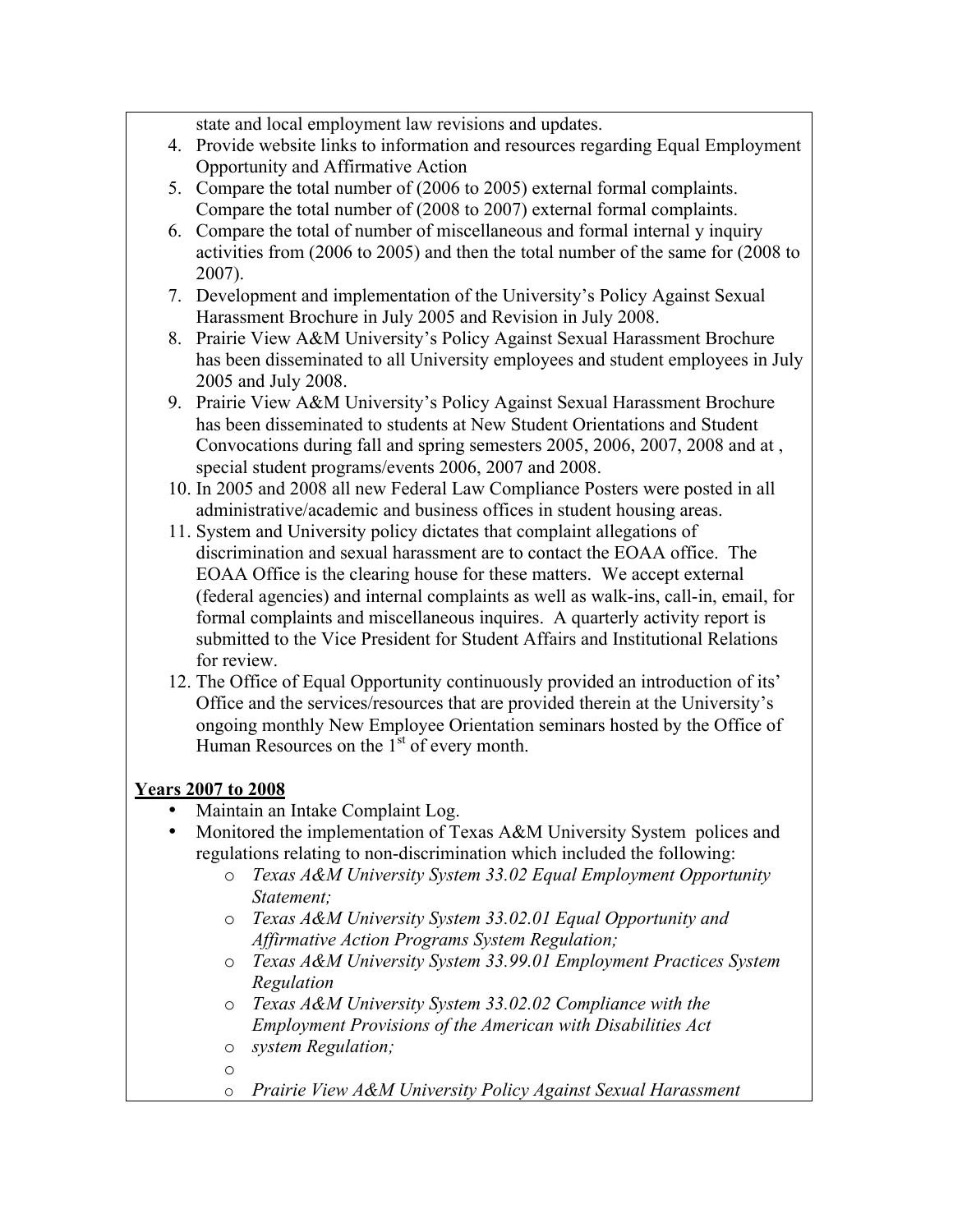(Revised 2008)

- Maintain a standardized fair complaint process and procedure for resolving allegations of discrimination.
	- o Texas A&M University System 32.01.02 Complaint and Appeal Process for Non-faculty Employees & Faculty Employees Regulation
	- o Texas A&M University System 32.01.0 Complaint and Appeal Process for Faculty Employees & Faculty Employees Regulation
	- o Texas A&M University System Complaint and Appeal Process For Faculty Members)
	- o Prairie View A& M University Procedures for Handling Sexual Harassment Allegations (2008)
- Continuously update the departmental website with newly implemented federal, state and local employment law revisions and updates.
- Provide website links to information and resources regarding Equal Employment Opportunity and Affirmative Action
- Compare the total number of (2006 to 2005) external formal complaints. Compare the total number of (2008 to 2007) external formal complaints.
- Compare the total of number of miscellaneous and formal internal inquiry activities from (2006 to 2005) and then the total number of the same for (2008 to 2007).
- A new sexual harassment awareness poster entitled: *"No Harassment"* was developed by the Office of Equal Opportunity and posted in all major administrative/academic buildings and business offices in student housing areas on campus in August 2008. This poster defines what *sexual harassment, sex discrimination and sexual assault* is. The poster also provides information on *what to do* and *who to contact* if you have questions, or feel you have been harassed.
- Development, implementation and dissemination of a new standardized *Procedure for Handling Sexual Harassment Allegations* were distributed to faculty and staff in June 2008.
- Distribution of the new standardized *Prairie View A&M University's Procedures for Handling Sexual Harassment Allegations* were distributed to students during fall 2008 Student Convocation.
- In 2005 and 2008 all new updated Federal Law Posters were posted in all administrative/academic and business offices in student housing areas.
- The Office of Equal Opportunity provides an introduction of its' Office and the services/resources that are provided therein at the University's ongoing monthly New Employee Orientation seminars hosted by the Office of Human Resources.

System and University policy dictates that complaint allegations of discrimination and sexual harassment are to contact the Equal Opportunity/Affirmative Action Office. The EOAA Office is the clearing house for these matters. We accept external (federal agencies) and internal complaints as well as walk-ins, call-in, email, for formal/informal complaints and miscellaneous inquires. A quarterly activity report is submitted to the Vice President for Student Affairs and Institutional Relations for review.